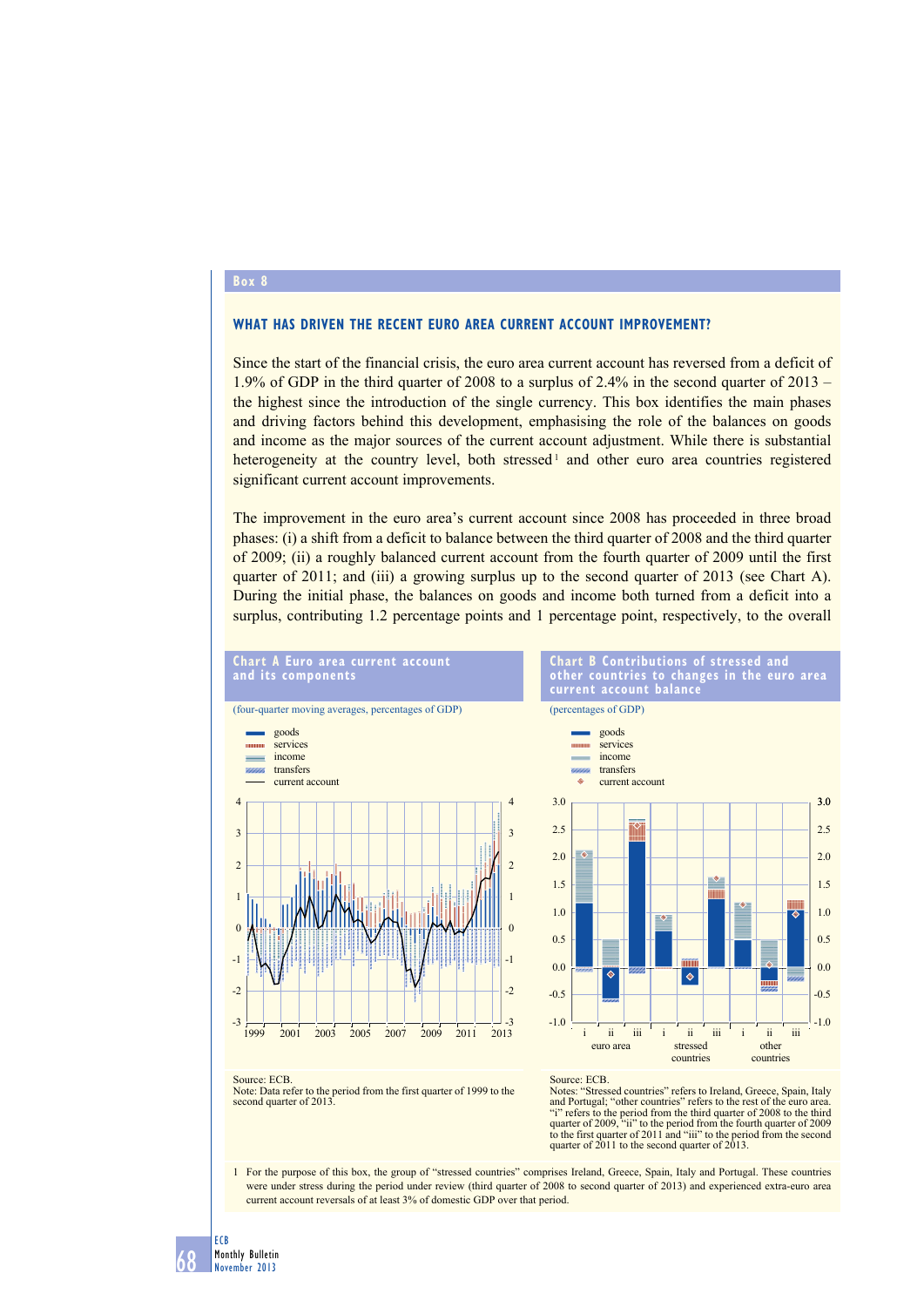## **eConomiC and monetary develoPments**

 Output, demand and the labour market

improvement in the current account of 2.1% of euro area GDP over that period (see Chart B). During the second period, the current account remained balanced, with further improvement in the income balance outweighed by the deterioration in the balance on goods. In the third period, the current account balance improved markedly  $(2.6\%$  of euro area GDP). The balance on goods was the fastest improving component during this phase, contributing 2.3 percentage points to the current account change. Both the income balance and the balance on services continued to improve mildly, contributing  $0.1$  and  $0.4$  percentage point, respectively. Changes in the balance on transfers were, in contrast, negligible in all phases.

Stressed countries (Ireland, Greece, Spain, Italy and Portugal) were large contributors to the euro area current account improvement during the first and third phases. From the third quarter of 2008 to the third quarter of 2009, amid the global financial crisis, Ireland and Spain and  $$ to a lesser extent – Greece, Italy and Portugal experienced current account reversals vis-à-vis their non-euro area trading partners.<sup>2</sup> During this phase, the stressed countries' goods balances jointly contributed  $0.7$  percentage point to the euro area current account improvement of  $2.1\%$ of GDP, with a further 0.3 percentage point improvement stemming from their income balances (see Chart B). Between the fourth quarter of 2009 and the first quarter of 2011, the joint surplus in their income balances disappeared. As tensions on sovereign debt markets in Greece, Ireland

and Portugal intensified towards the end of this period, country-specific risk premia increased. This likely put upward pressure on external financing costs and hence reversed the surplus in stressed countries' income balances. On the other hand, GDP growth rebounded somewhat in all stressed countries except Greece over that period. This stabilised domestic demand and imports, such that the previous surplus in goods trade turned into a small deficit.

The strong current account improvement from the second quarter of 2011 onwards stemmed predominantly from the goods balance, both in stressed countries and in the remaining euro area countries, particularly in Germany.<sup>3</sup>

Pronounced import compression was the primary channel for goods balance corrections between the third quarter of 2008 and the third quarter of 2009 (see Chart C). This experience was shared by both stressed and other euro area countries. It is likely to reflect both income and substitution effects following a decline in domestic demand. Between the fourth quarter of 2009 and the first quarter of 2011, import





## Source: ECB.

Notes: "Stressed countries" refers to Ireland, Greece, Spain, Italy and Portugal; "other countries" refers to the rest of the euro area. "i" refers to the period from the third quarter of 2008 to the third quarter of 2009, "ii" to the period from the fourth quarter of 2009 to the first quarter of 2011 and "iii" to the period from the second quarter of 2011 to the second quarter of 2013.

2 An external current account reversal is defined here as an improvement in the extra-euro area current account of more than 1% of domestic GDP between the third quarter of 2008 and the third quarter of 2009.

3 For an analysis of country-level current account developments vis-à-vis the rest of the world see the box entitled "Progress in the current account adjustment in the euro area in 2012", *Monthly Bulletin*, ECB, July 2013.